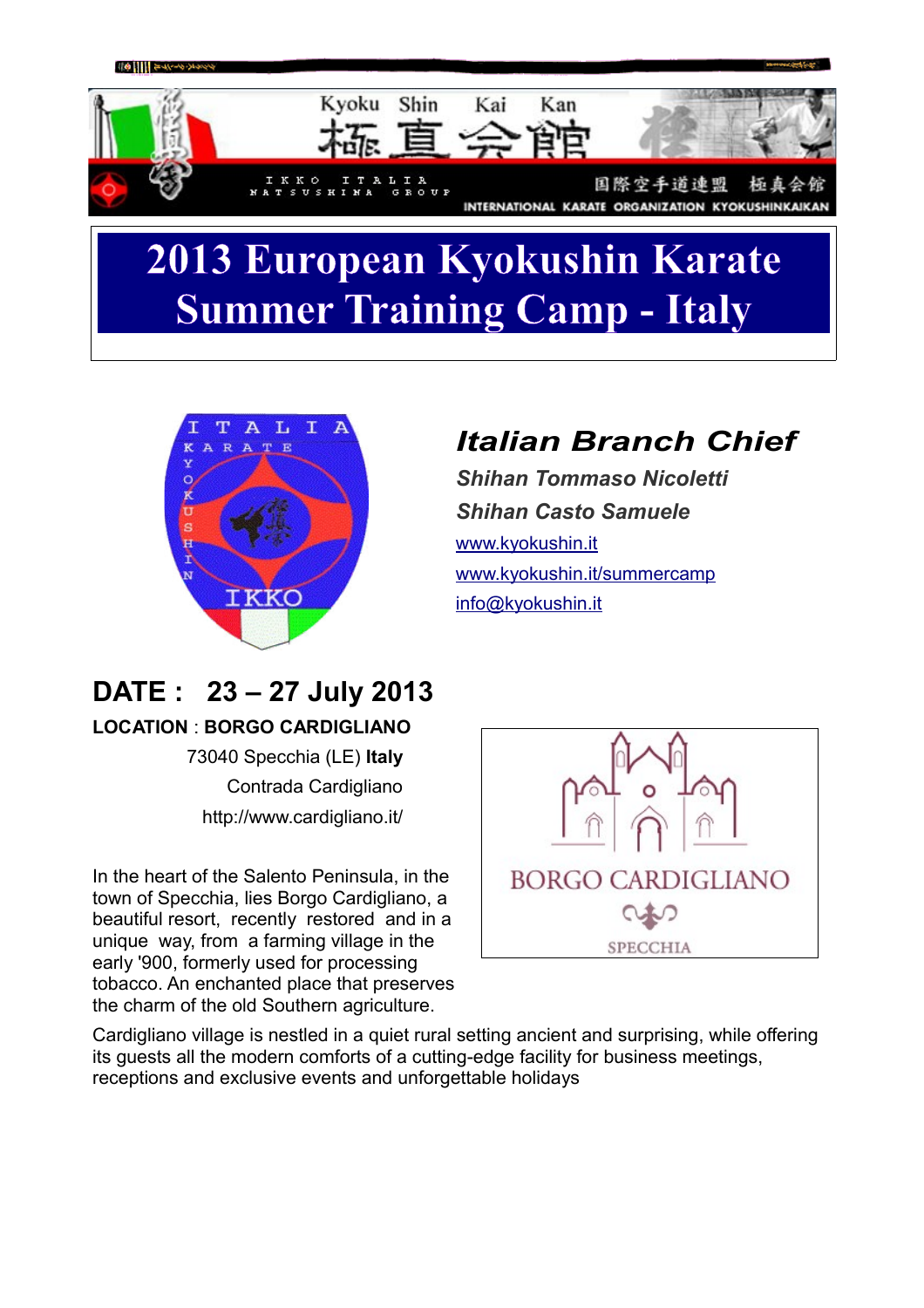<sup>−</sup> **R**egistration

**Check-in: July 23, 2013 Departure: July 27, 2013 Nights: 4 (four)** 

 *Total cost per person of camp rooms with 2, 4, 6, beds: 250€ For attendants that do not take part in the training the price is 200 €.*

*Terms of payment:*  50€ deposit only from each participant to be transferred to below account until 31.04.2013

 *BANK : MONTE DEI PASCHI DI SIENA NAME : NICOLETTI TOMMASO* **Coordinate Bancarie Europee (IBAN)** : *IT 85 B 01030 79820 000002907433* **Codice BIC** :*PASCITM1L88*

*In case of resignation from the camp after this date the deposit will not refund. Remaining balance can be paid on to above bank account or in person after arriving at the camp site.* 

### *Camp Application Deadline: 31.04.2013*

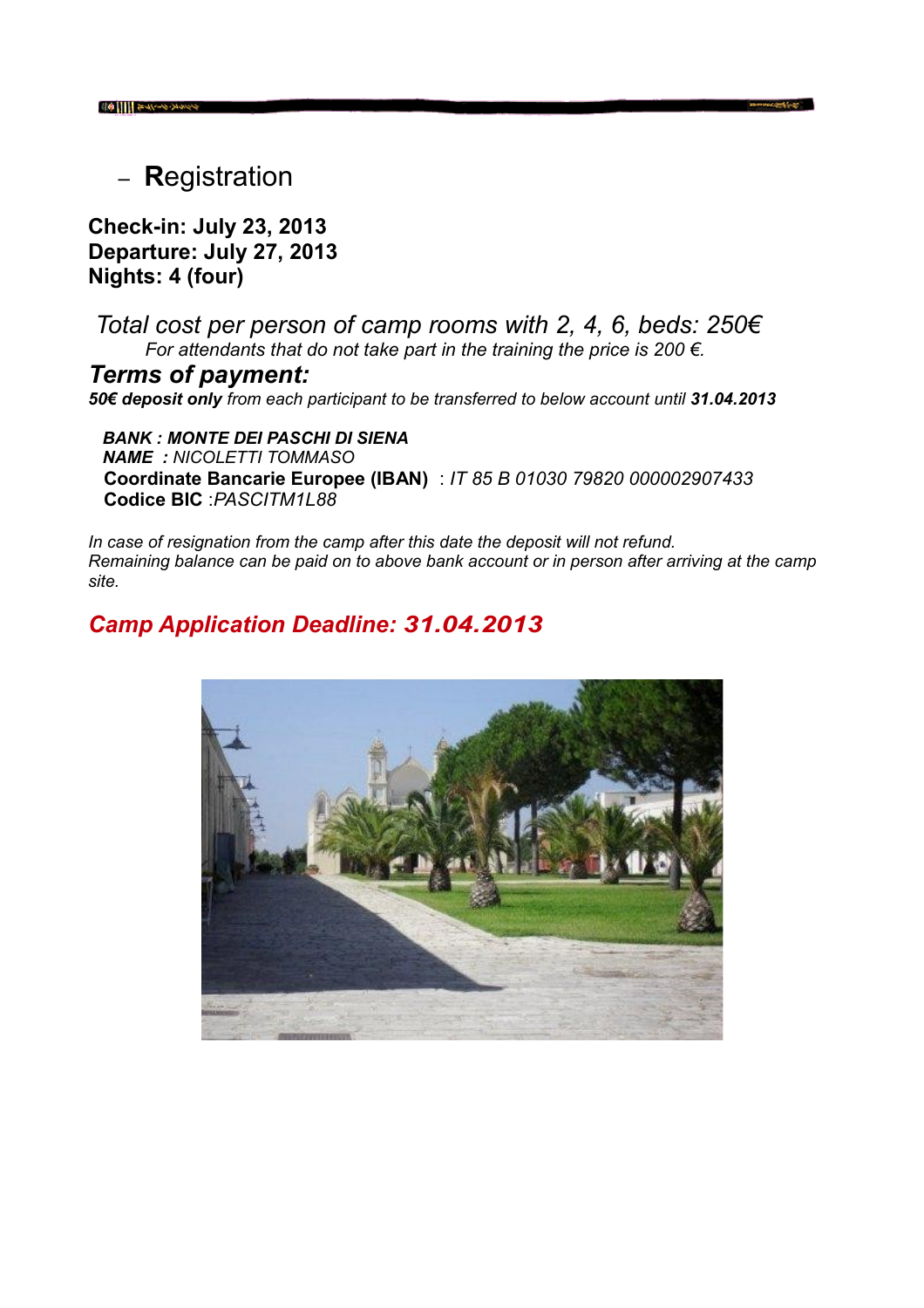### − Transport

The Italy Organisation will provide transport for all participants, from **Brindisi (BDS) Airport** and **Lecce Train Station**, to the camp site (cost 10€ for each). For Application forms, official invitations, help with visa and if you have any other question, email to: info@kyokushin.it





Chairman and Tournament direction Klaus Rex Denmark



#### Technical Direction & Head referee Joszef Borza Hungary



Director Kata Commission Gabriel Barluenga Spain



Vice Chairman Sergey Lukyanchikov Ukraine